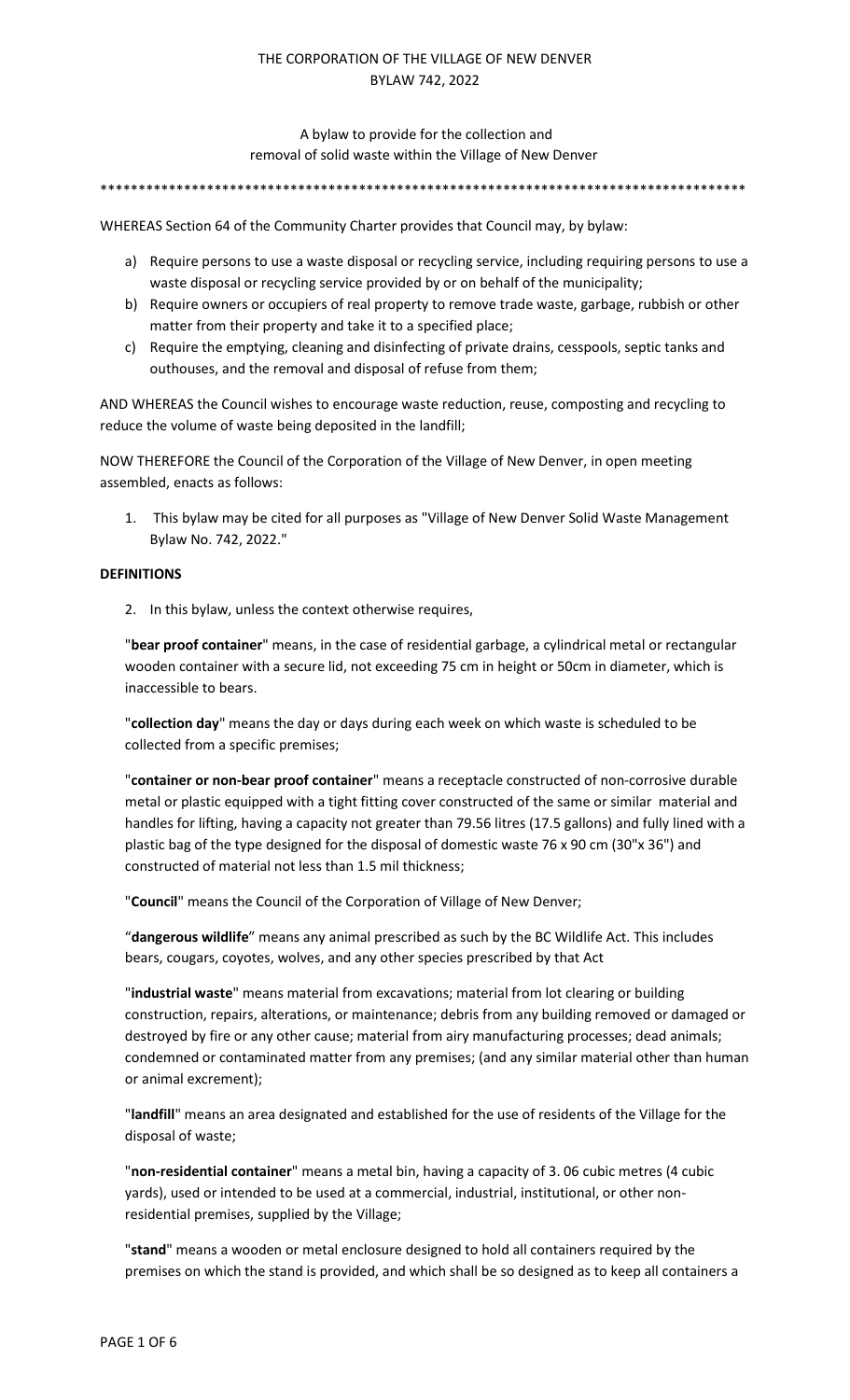minimum of 250 mm (10 inches) and a maximum of 750 mm (29.5 inches) from ground level, in a closed position at all times and protected from interference from animals;

"**waste**" means discarded or rejected material but does not include human or animal excrement, industrial waste, compostable matter or recyclable material;

"**waste collection area**" means an area or areas established by Council within which waste will be collected by the Village as frequently as is considered necessary by Council;

"**wildlife attractant**" means food products and by-products, household garbage, food waste, pet food, bird food, fallen fruit, antifreeze, paint and other edible products or waste that could attract Dangerous Wildlife

"**wildlife resistant enclosure**" means a fully enclosed structure consisting of walls, roof, and door(s), capable of being securely latched and of sufficient strength and design to prevent access to the contents by wildlife

"**village**" means the Village of New Denver.

### **RESPONSIBILITIES OF OWNERS AND OCCUPANTS**

- 3. (1) No person shall dispose of waste or industrial waste except in accordance with this bylaw.
	- (2) No person shall dump or dispose of any waste or industrial waste, or any noxious, offensive, unwholesome or discarded matter in any place other than the designated landfill unless directed to do so by the Village.
- 4. The owner or occupant of every premises shall provide sufficient containers to hold the normal waste generated from that premises during the period between collection days.
- 5. No person shall place or keep any container or receptacle for industrial/residential waste upon any street or public land in the Village except as specifically provided in this bylaw.
- 6. The owner or occupant of every premises shall provide, and maintain in good and sanitary condition, sufficient containers for all waste upon the premises owned or occupied by him, and shall ensure that the mouth of each container is closed or securely covered except when the container is actually being filled or emptied.
- 7. Every person shall dispose of waste upon the premises owned or occupied by him/her by placing or causing the same to be placed in a container maintained for that purpose, but not elsewhere.
- 8. The owner or occupant of premises from which waste is to be collected shall ensure that all wet or granular material is separately wrapped or put into a plastic bag before being placed in a container for pick-up.
- 9. All non-residential containers shall be located in an area as directed by the Village. It shall be the responsibility of the occupant to ensure that all waste containers are kept, at all times before collection, in a fashion that keeps same inaccessible to animals and impervious to weather.

### **GENERAL REGULATIONS**

- 10. Food waste generated at a property may be disposed of on the property by composting so long as it does not attract dangerous wildlife
- 11. No person shall leave wildlife attractants outdoors where dangerous wildlife may be attracted, or where there is a reasonable possibility of dangerous wildlife being attracted, unless the attractants are kept in a wildlife-resistant enclosure. There is an exception for waste that has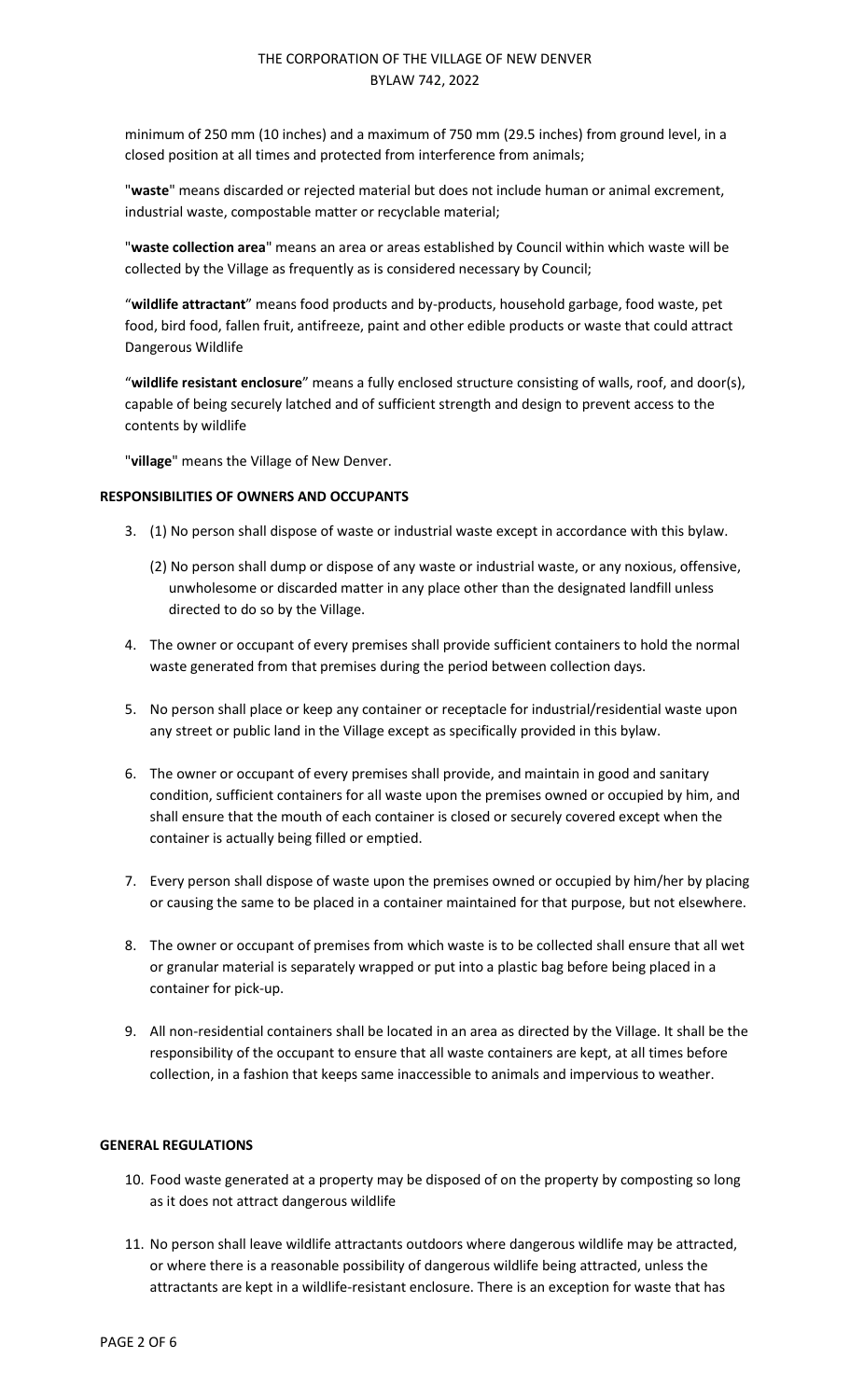been placed in a container and put out for pickup during the designated times on collection day(s)

- 12. Failure to comply with Section 12 herein may result in the Village by its own employees or authorized agents, cleaning up and removing such wildlife attractant. The cost of such cleaning and removal shall be charged to the Owner of the property, and where such charges are unpaid on the thirty-first of December in the same year, the costs shall be added to and form part of the taxes payable in respect of that real property as taxes in arrears
- 13. Notwithstanding any other provisions of this bylaw, where a recycling program is in effect and storage or other recycling facilities are available, either within the Village or elsewhere, the following shall be either recycled or otherwise disposed of in accordance with this bylaw:
	- (a) aluminum and tin cans
	- (b) corrugated cardboard
	- (c) glass bottles and jars
	- (d) motor oil
	- (e) paper
	- (f) magazines and catalogues
	- (g) plastic milk jugs
	- (h) all other material as may, from time to time, be accepted for recycling
- 14. The Village shall be responsible for removing up to two bags of residential garbage per householdon collection day. Each bag will have a maximum weight limit of up to 50 lbs. Removal and disposal of any additional bags or overweight bags shall be the sole responsibility of the owner or occupier of the premises which produced the waste.
- 15. All waste placed in containers constructed of metal or plastic, for collection, must first be placed inside a plastic bag.
- 16. Garden waste is collected twice per year, dates to be determined and advertised annually. Branches must be bundled or tied together in lengths not more than 4 feet and weight not more than 50 pounds. Leaves or other garden waste can be bagged in bags in any color other than black, weighing no more than 50 pounds, and placed at the curb for collection on these dates.
- 17. When a stand is used for the storage of waste as provided for in this Bylaw, and while the stand is on his/her premises the owner or occupant of the premises shall be responsible for maintaining the stand in a condition which is not offensive or dangerous to the public health.
- 18. Where Council considers it in the public interest to do so, the Village may temporarily place one or more stands on public or private lands to accommodate waste expected to be generated at a special event or function. Council may, at its discretion, establish a charge for the temporary placement, use, and removal of stands under this subsection.
- 19. The owner or occupant of any premises shall at all times ensure that waste or industrial waste is kept within the containers or stand provided for that purpose, and not allowed to spill onto, or accumulate on, any street or adjoining public or private property.
- 20. No water or other liquid shall be kept in, or be permitted to remain or accumulate in, any container or stand and no person shall keep or place any explosive, toxic, hot or highly flammable substance in any container or stand.
- 21. Where any premises is served by a lane, all waste from such premises shall be placed in containers for collection at a location with two (2) meters of such lane, but not in the lane.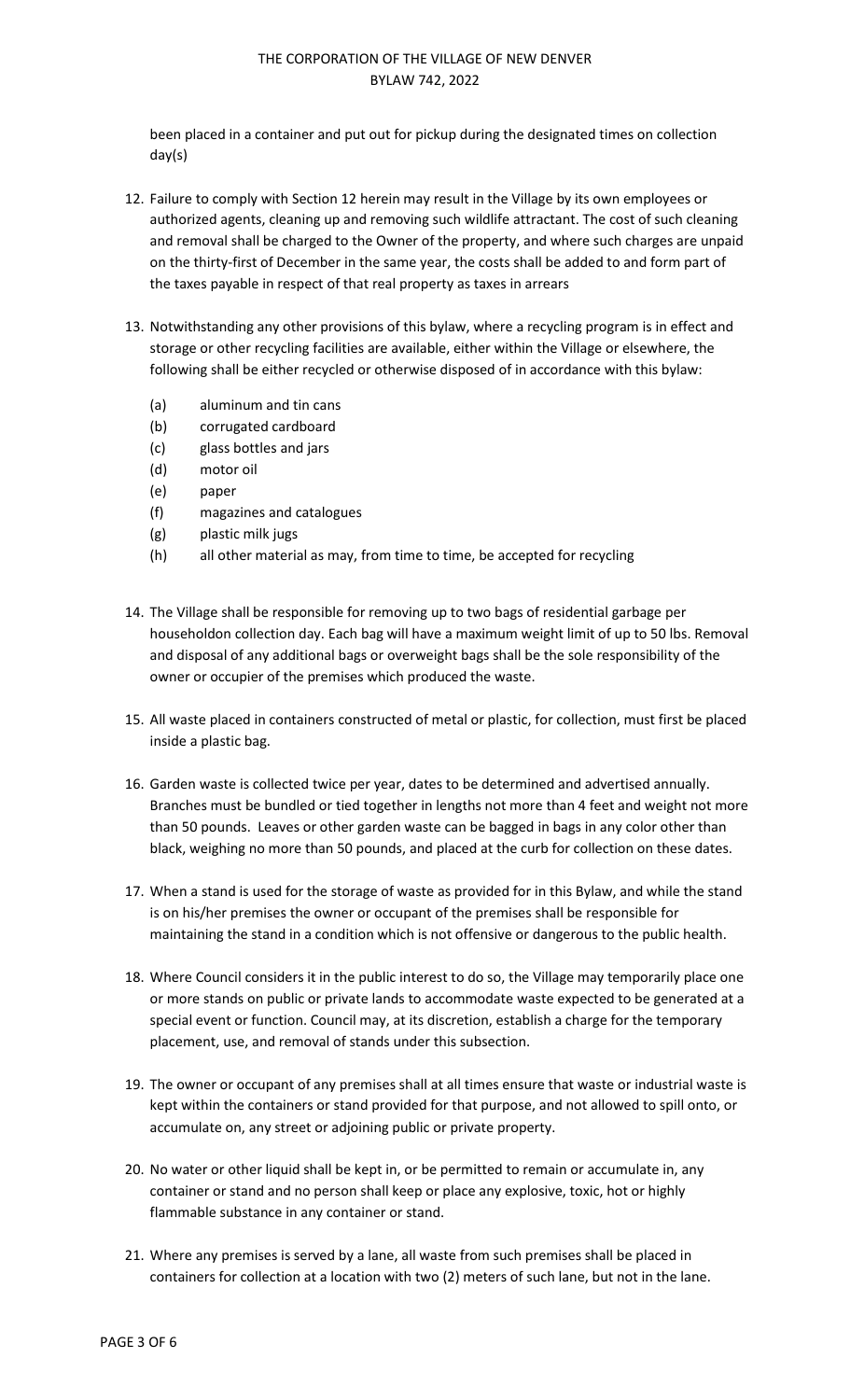- 22. Where containers are placed for collection within any structure, fence, or other enclosure, direct access to the containers from a street or lane shall be provided.
- 23. Where any premises is not served by a lane, all waste from such premises shall be placed in containers for collection at a location as close as possible to the traveled portion of an adjacent street but not on a sidewalk or in such a location as to interfere with vehicular or pedestrian traffic.
- 24. Except on collection day, all containers shall be kept and maintained on the premises of the owner or occupant, and any can located on any street or other public land in the Village other than on collection day may be removed and disposed of at the discretion of the Village without compensation to the owner thereof.
- 25. Collectors designated by Council for the collection and removal of waste shall have the right to enter at all reasonable times all premises and yards to the extent necessary for the performance of his/her duties in accordance with this bylaw.
- 26. No person other than a lawful user thereof, or an authorized collector of the Village, shall open any container or stand, remove anything there from, add anything thereto, or in any way disturb the contents thereof; nor shall any other person handle, interfere with or in any manner disturb any container put out for collection.
- 27. When any can is in a condition that presents a hazard to the collector or has been condemned by the Village for any other reason, and written notice to that effect has been given to the owner or occupant, the condemned can may be removed and disposed of along with the waste from that premises.
- 28. No person shall operate a vehicle in the Village while it is carrying waste or industrial waste unless the portion of the vehicle in which the material is being carried is securely covered or the material is secured to prevent any part of such material from falling off or out of the vehicle while it is in transit.
- 29. The removal of industrial waste from any premises and the full cost thereof shall be the sole responsibility of the owner or occupant of such premises.
- 30. The Village may suspend collection service from properties where stands or their locations for pick-up do not comply with the requirements of this Bylaw, but such suspension shall not relieve the owners or occupants of such premises from their responsibilities under this Bylaw.
- 31. Collectors shall not enter any building for the purpose of carrying from or returning thereto any container, except when in the judgement of the Village it is impractical to store the container outside the building.
- 32. Collectors shall not pick, sort over, or remove for their own use any waste or other discarded materials on any premises or on the collection vehicle.

### **FEES AND PAYMENTS**

33. All fees and charges, commencing in the calendar year 2022 shall be as per Schedule "A" attached and forming part of this Bylaw.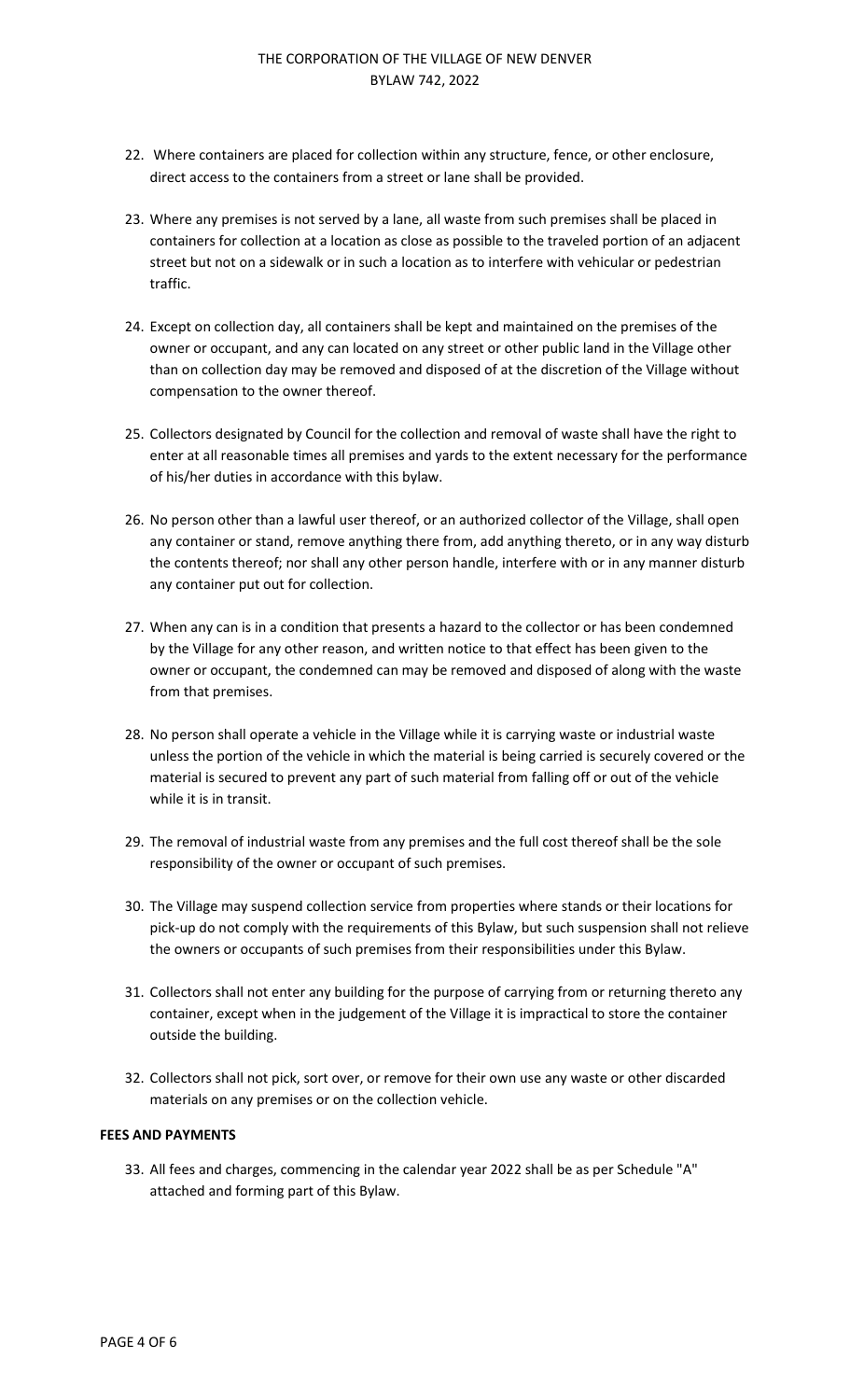#### **OFFENSES AND PENALTIES**

34. Every person who violates any provision of this Bylaw, or who suffers or permits any act or thing to be done in contravention of any provision of the bylaw, or who neglects to do or refrains from doing anything required to be done by any provision of this Bylaw, shall be deemed to be guilty of an offence under this Bylaw and shall be liable on summary conviction to a fine of not less than \$50.00 nor more than \$2,000.00.

#### **REPEAL**

35. Village of New Denver Garbage Collection Bylaw No. 581, 2004 and all amendments thereto are hereby repealed in their entirety.

#### **EFFECTIVE DATE**

36. This Bylaw shall come into full force and effect upon final adoption.

READ A FIRST TIME this  $\_\!\_$ <sup>th</sup> day of \_\_\_\_\_\_\_\_\_\_\_\_\_ 2022. READ A SECOND TIME this \_\_\_\_\_<sup>th</sup> day of \_\_\_\_\_\_\_\_\_\_\_\_\_\_\_ 2022. READ A THIRD TIME this \_\_\_\_\_<sup>th</sup> day of \_\_\_\_\_\_\_\_\_\_\_\_\_\_\_ 2022.

RECONSIDERED AND FINALLY ADOPTED this \_\_\_<sup>th</sup> day of \_\_\_\_\_\_\_\_\_\_\_\_ 2022.

MAYOR ADMINISTRATOR

Certified to be a true copy of Bylaw 742, 2022

Corporate Officer

\_\_\_\_\_\_\_\_\_\_\_\_\_\_\_\_\_\_\_\_\_\_\_\_\_\_